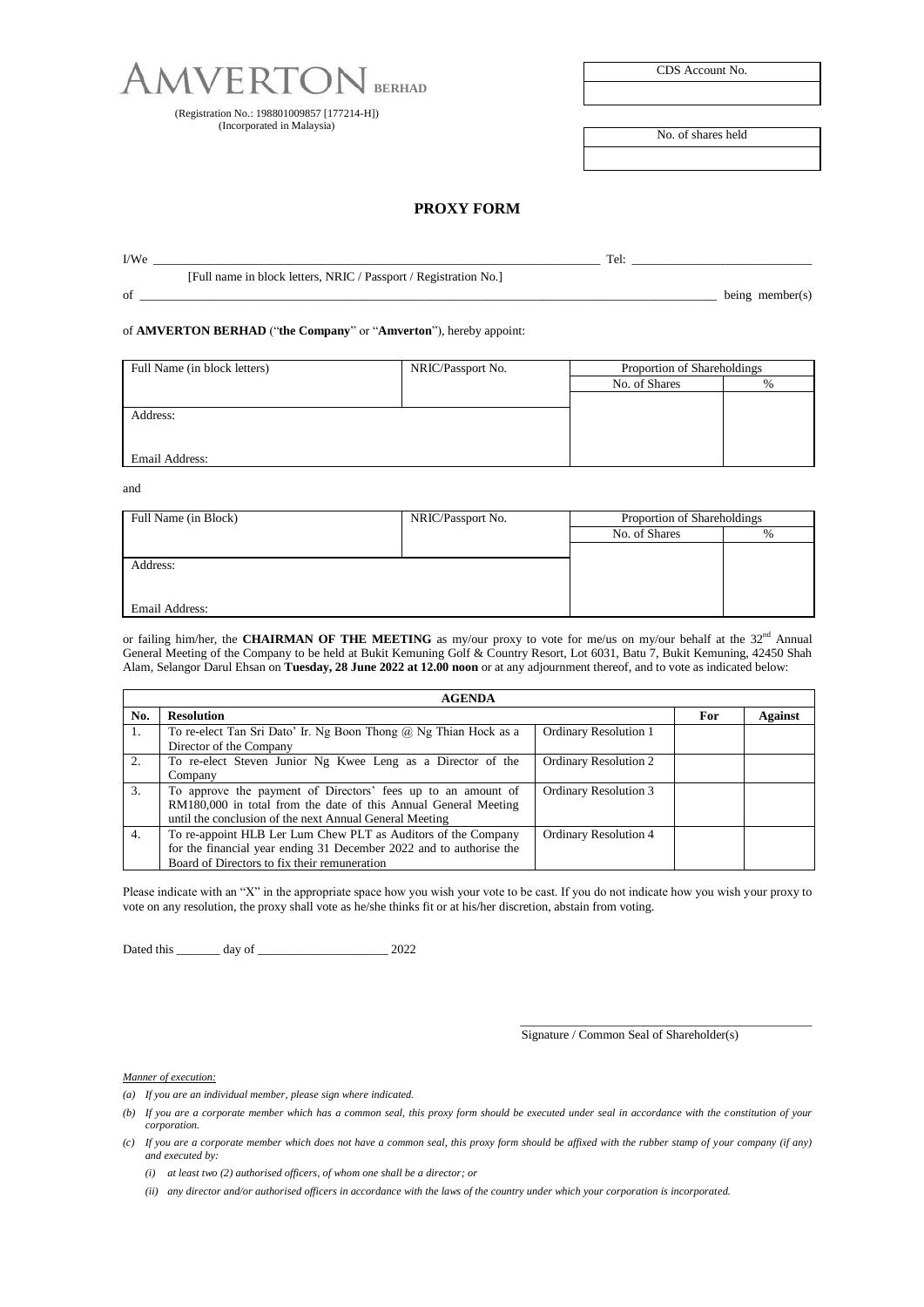## **NOTES TO PROXY FORM**

- 1. A member entitled to attend and vote at the  $32<sup>nd</sup>$  Annual General Meeting ("**AGM**") is entitled to appoint one or more proxies to attend and vote in his stead. A proxy need not be a member of the Company.
- 2. The instrument appointing a proxy shall be in writing under the hand of the member or his attorney duly authorised in writing or, if the member is a corporation, either under seal or under the hand of an officer or attorney duly authorised.
- 3. Where a member of the Company is an authorised nominee as defined in the Securities Industry (Central Depositories) Act 1991 ("**SICDA**"), it may appoint not more than two (2) proxies in respect of each securities account it holds in ordinary shares of the Company standing to the credit of the said securities account.
- 4. Where a member of the Company is an exempt authorised nominee which holds ordinary shares in the Company for multiple beneficial owners in one securities account ("**omnibus account**"), there is no limit to the number of proxies which the exempt authorised nominee may appoint in respect of each omnibus account it holds. An exempt authorised nominee refers to an authorised nominee defined under the SICDA which is exempted from compliance with the provisions of Section  $25\text{\AA}(1)$  of the SICDA.
- 5. Where a member appoints more than one proxy, the appointment shall be invalid unless he specifies the proportions of his holdings to be represented by each proxy.
- 6. The instrument appointing the proxy ("**proxy form**") must be deposited at the Company's Share Registrar's office, **Tricor Investor & Issuing House Services Sdn. Bhd. at Unit 32-01, Level 32, Tower A, Vertical Business Suite, Avenue 3, Bangsar South, No. 8, Jalan Kerinchi, 59200 Kuala Lumpur, Malaysia** or alternatively, the proxy form be dropped at **Tricor's Customer Service Centre at Unit G-3, Ground Floor, Vertical Podium, Avenue 3, Bangsar South, No. 8, Jalan Kerinchi, 59200 Kuala Lumpur, Malaysia**.
- 7. Only members whose names appear in the Record of Depositors as at **21 June 2022** will be entitled to attend the meeting or appoint proxies to attend and/or vote on his/her behalf.
- 8. Please ensure **ALL** the particulars as required in the proxy form are completed and that the proxy form is signed and dated accordingly.
- 9. The last date and time for lodging the proxy form is Sunday, **26 June 2022 at 12.00 noon**.
- 10. For a corporate member who has appointed a representative instead of a proxy to participate in this  $32<sup>nd</sup>$ AGM, please deposit the **ORIGINAL** certificate of appointment executed in the manner as stated in the proxy form if this has not been lodged with the Company's Share Registrar earlier.
- 11. It is important that you read the Notification to Shareholders for the conduct of this  $32<sup>nd</sup>$  AGM.
- 12. Shareholders are advised to check the Company's website at <http://corporate.amverton.com/investor-relations.html> and announcements from time to time for any changes to the administration of this  $32<sup>nd</sup>$  AGM that may be necessitated by changes to the directives, safety and precautionary requirements and guidelines prescribed by the Government of Malaysia, the Ministry of Health, the Malaysia National Security Council, Securities Commission of Malaysia and/or other relevant authorities.